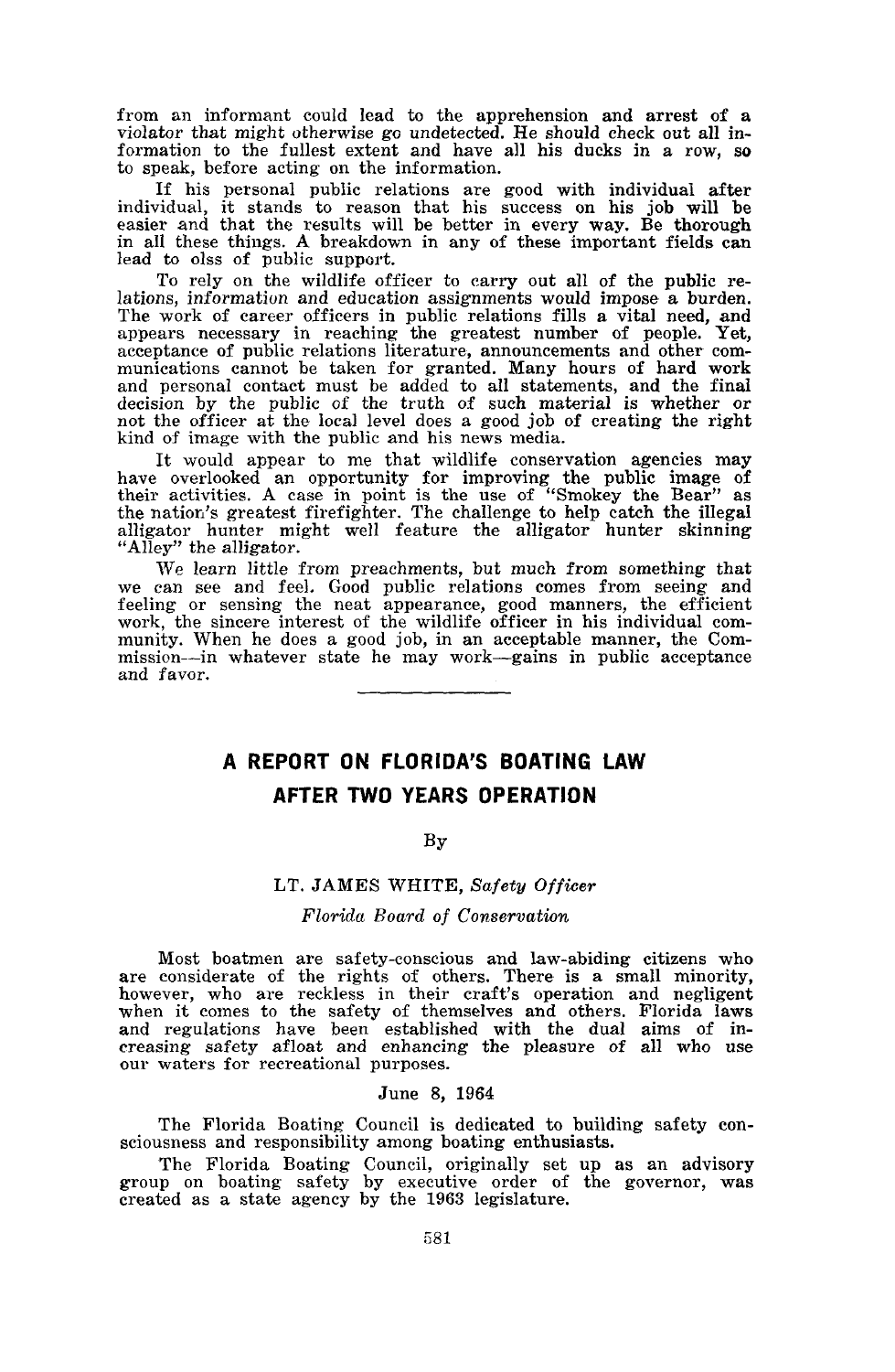The council consists of the director of conservation as chairman the governor or his appointee, the Attorney General of his appointee, the Director of the State Game and Fresh Water Fish Commission or his appointee, the President of the Florida Sheriff's' Association or his appointee, and the Florida Sheriffs' Bureau and the U. S. Coast Guard as advisory members.

. . .

The council has responsibility for planning and coordinating education programs, safety programs, registration improvements and recommending to the governor and the legislature amendments concern- ing boating safety, navigation and registration of boats.

The Boating Council's goal is to bring home to every person who seeks relaxation and fun on the thousands of miles of beautiful inland and coastal waters of Florida that <sup>a</sup> boat in the hands of an inexperienced, uniformed or careless operator is <sup>a</sup> dangerous instrumentality.

Courtesy and common sense are the basic factors in safe boating.

Personal negligeence is revealed by nationwide statistics to be the prime cause of water accidents.

Standing, poor observation, overloading, high speed turns, wake of other craft and general reckless handling are the most common faults that bring about boating accidents.

All boats propelled by more than (10) ten h.p. are required by state statute to be registered and all safety requirements are applicable to all boats even though not propelled by machinery.

And at this time <sup>I</sup> will give you the classes of vessels and <sup>a</sup> break down of the equipment required.

Class "A" boats shall have the following equipment: (Under 16 ft.).

- (a) 1. One life saving device in good and serviceable condition, approved by the Coast Guard, for each passenger.
	- 2. One oar or paddle.
	- 3. One anchor and rope of appropriate size and length.
- (c) Lighting requirements between sunset and sunrise.
	- 1. One white light aft visible for two miles, such light not be obstructed by any part of the vessel so as to be visible in all directions.
	- 2. One combination red and green light on forward deck visible for one mile.
	- 3. In lieu of 1, 2, equipped with lights meeting the internation standards.

Class 1 boats (16 ft. to 26 ft.) shall have the following required equipment:

(a)

- 1. One life saving device in good and serviceable condition, approved by the Coast Guard, for each passenger.
- 2. One underwriter approved fire extinguisher in good and serviceable condition.
- 3. One anchor and rope of appropriate size.
- 4. One hand, or power-operated whistle or horn capable of producing <sup>a</sup> blast of two seconds duration and audible for <sup>a</sup> distance of one-half mile.
- (b) Inboard boats: Additional equipment.
	- 1. Two ventilators capable of removing gases from bilges on boats using gasoline or fuel of <sup>a</sup> flash point less than <sup>110</sup> degrees F. unless the bilges are not decked over allowing natural ventilation.
	- 2. One flame arrestor on each carburetor to prevent back-fire; except on engines installed before November 19, 1952.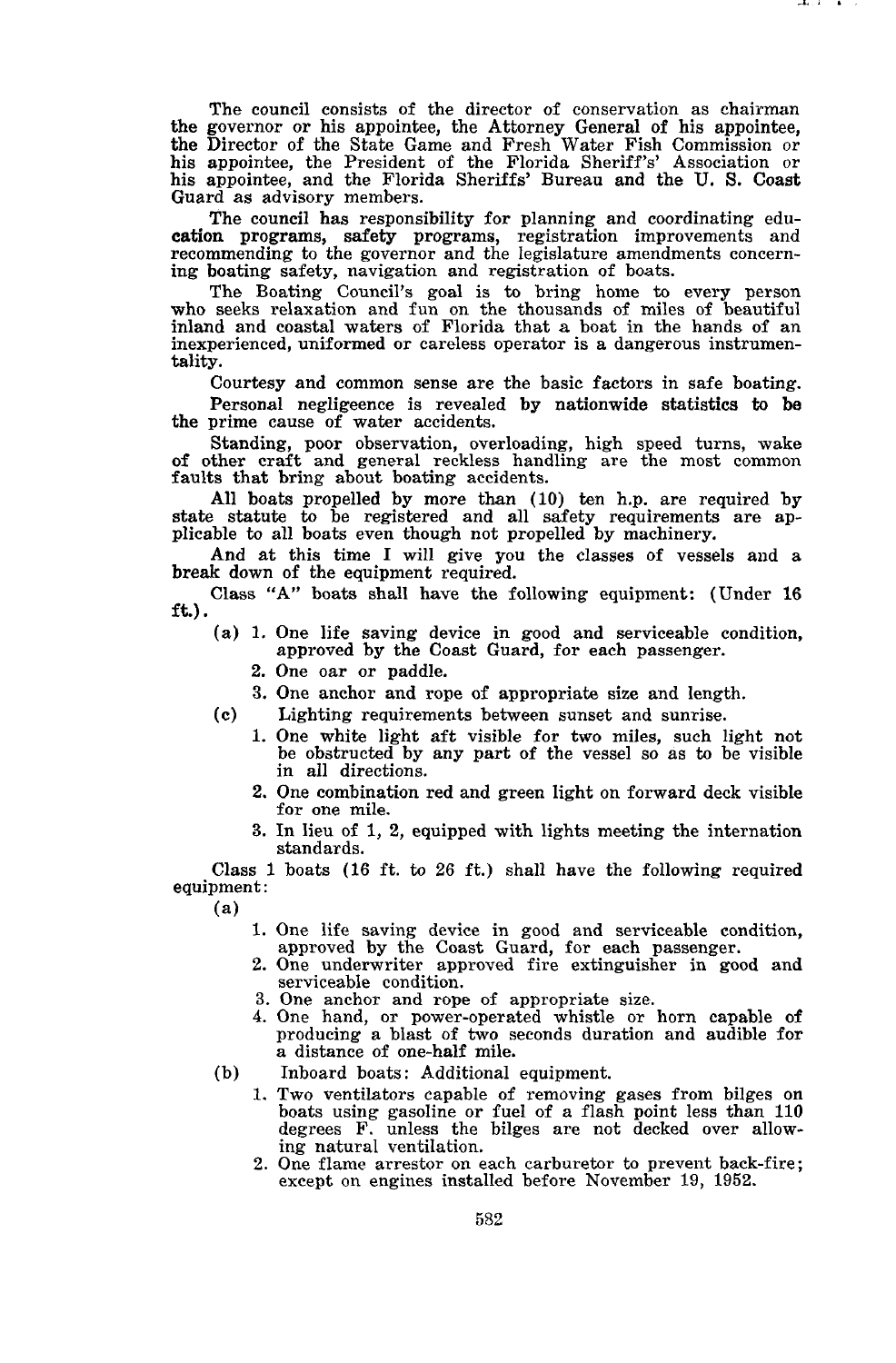- Lighting requirements between sunset and sunrise.-(c)
	- 1. One white light aft visible for two miles, such light to be unobstructed by any part of the vessel so as to be visible from all directions.
	- 2. One combination red and green light on forward deck visible for one mile.
	- 3. In lieu of 1 and 2, lights that meet with internatinal standards.

Class 2 boats (26 ft. to 39 ft.) shall have the following equipment:

- Safety equipment.-(a)
	- 1. One life saving device in good and serviceable condition.
	- 2. Two underwriter approved class B-1 fire extinguishers (portable type) or one fire extinguisher class B-1!.
	- 3. One anchor and rope of appropriate size.
	- 4. One hand or power-operated whistle or horn capable of producing <sup>a</sup> blast of two seconds duration and audible for <sup>a</sup> distance of one mile.
	- 5. One bell producing a clear bell-like tone.
- (b) Inboard boats: Additional equipment.-
	- 1. Two ventilators capable of removing gases from bilges on boats using gasoline or fuel of <sup>a</sup> flash point less than <sup>110</sup> degree F. unless the bilges are not decked over allowing natural ventilation.
	- 2. One flame arrestor on each carburetor to prevent back-fire: except on engines installed before November 19, 1952.
- (c) Lighting requirements between sunset and sunrise.-
	- 1. One white light 360 degree range at stern visible for two miles.
	- 2. One green running light <sup>112</sup> degree range visible for one mile.
	- 3. One red-running light 112 degree range visible for one mile.
	- 4. One white light at bow-225 degree range visible for two 5. In lieu of 1, 2, 3, and 4, lights which meet international standards.

Class 3 boats (40 ft. to 65 ft.) shall have the following required equipment:

- Safety equipment.-(a)
	- One life preserver or ring buoy in good and serviceable con- dition. Approved by the Coast Guard, for each passenger. 1.
	- Three underwriter approved class B-1 extinguishers or one class B-II and one B-1 extinguishers. 2.
	- 3. One anchor and rope of appropriate size.
	- 4. One hand or power-operated whistle or horn capable of producing a blast of two seconds duration and audible for a distance of one mile.
	- 5. One bell producing a clear bell-like tone.
- Inboard boats: Addition requirements.- (b)
	- boats using gasoline or fuel of a flash point less than 110 degree F. unless the bilges are not decked over allowing natural ventilation. 1. Two ventilators capable of removing gases from bilges on
	- 2. One flame arrestor on each carburetor to prevent back-fire; except on engines installed before November 19, 1952.
- Lighting equipmcnt between sunset and sunrise.- (c)
	- 1. One white light-360 degree range at stern visible for two miles, such light to be unobstructed by any part of the vessel so as to be visible in all directions.